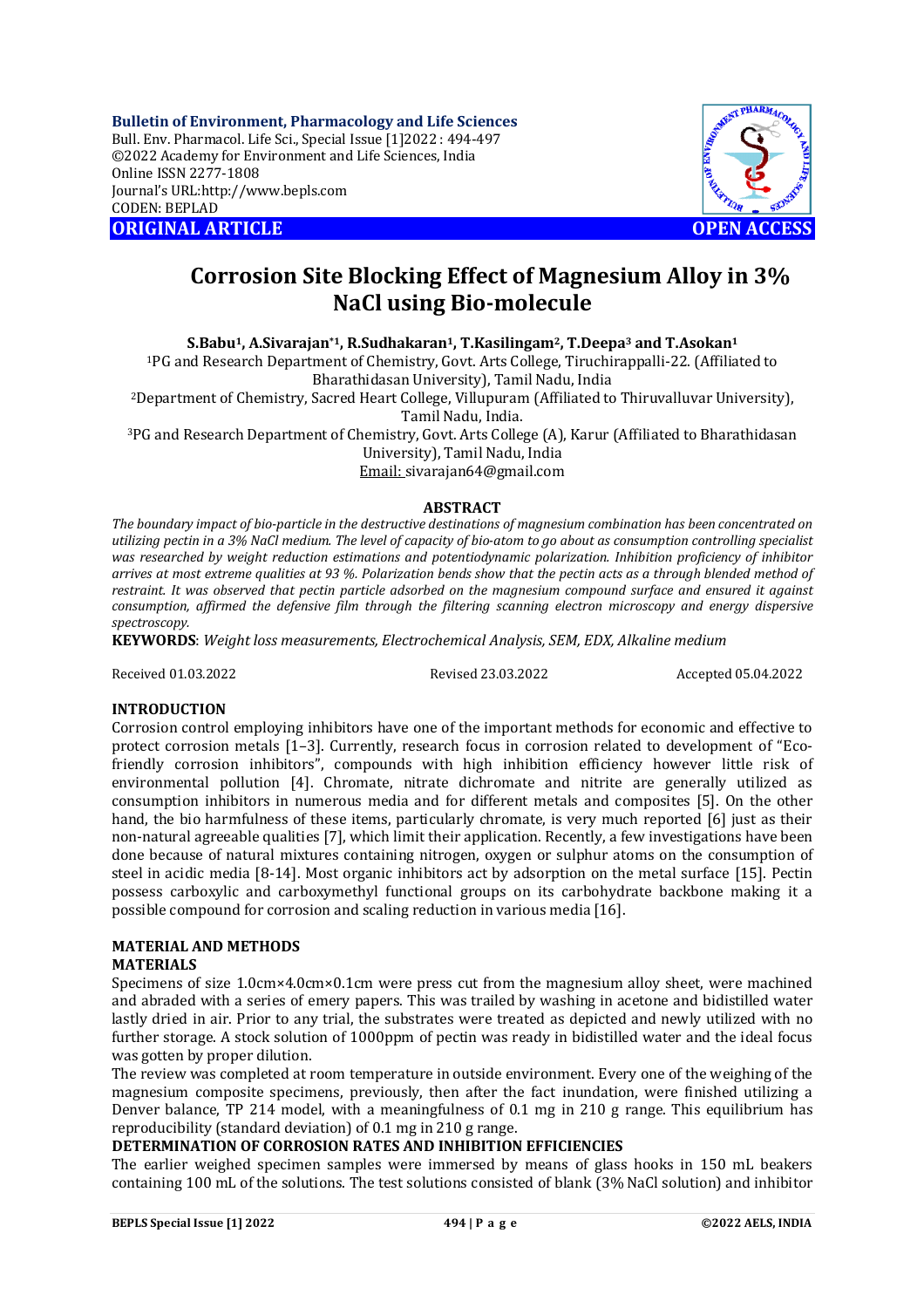#### **Babu** *et al*

solutions in 3% NaCl containing different inhibitor concentrations. After the immersion periods, magnesium alloy specimens were taken out from the test solution, scrubbed with cotton and a mild cleaning solution, washed with distilled water, treated with isopropyl alcohol to remove traces of impurities and grease, and dried with an air drier. Magnesium alloy specimens were then re-weighed. From the change in the weights of the specimens, the corrosion rates (CR) were calculated by using the following formula:



Where w (mg) is the weight loss, A (cm2) is the surface area, D is the density of the metal specimen and T(days) is the immersion period. The corrosion inhibition efficiency (IE) was calculated using the following equation:

$$
\% \text{ IE} = \frac{C_{R0} - C_{Ri}}{C_{R0}} \times 100
$$

where *CR0* and *CRi*, are the corrosion rates in the absence and the presence of the inhibitor respectively.

### **ELECTROCHEMICAL STUDIES**

The electrochemical studies were carried out using magnesium alloy electrode. The potentiodynamic polarization were carried out using CHI Electrochemical analyzer model 760 D with operating software CHI 760D in the Department of Chemistry, The Gandhigram Rural Institute - Deemed University, Gandhigram. Conventional three-electrode system was used for potentiodynamic polarization. In this setup, polished magnesium alloy with 1cm2 exposed surface areas was used as working electrode, platinum electrode as an auxiliary electrode and saturated calomel electrode (SCE) as reference electrode. The reference electrode was placed close to the working electrode to minimize IR contribution. The three electrode set up was immersed 3% NaCl solution in an electrochemical cell, both in the absence and presence of various inhibitor and allowed to attain a stable open circuit potential (OCP).

The potentiodynamic polarization estimations were begun from cathodic to the anodic bearing (OCP  $+$ 200 mV) with an output pace of 1 mV/s and the boundaries like consumption current (Icorr), Corrosion potential (Ecorr), anodic Tafel slant (βa) and cathodic Tafel slant (βc) were figured from the polarization bends. The upsides of hindrance efficiencies (IEp) were determined from Icorr esteems utilizing the condition,

$$
(%) IEp = \frac{I_{corr} - I'_{corr}}{I_{corr}} \times 100
$$

where Icorr and I'corr are the corrosion current densities in case of blank and inhibited solutions, respectively.

### **SCANNING ELECTRON MICROSCOPY (SEM)**

The magnesium alloy specimens were immersed in blank and respective test solutions for a period of seven days. Then, they were taken out and dried. The nature of the protective film formed onto the surface of the specimen was analyzed by Scanning electron microscopy (SEM),

Specimens were immersed in blank and in the presence of the inhibitor formulation. After 7 days, the specimens were taken out, washed with triple distilled water and air dried. The SEM images of the surfaces of the specimens were obtained using VEGA3 TESCAN model in the Central Instrument Facility, National College, Tiruchirappalli, Tamil Nadu.

# **ENERGY DISPERSIVE X-RAY ANALYSIS (EDX)**

EDAX (Model: BRUKER Nano Germany) system attached with Scanning Electron Microscope was used for elemental analysis of the film formed on the magnesium alloy surface. As a sort of spectroscopy, it depends on the examination of the example through collaboration between electromagnetic radiation and the matter. So that, an identifier was utilized to change over X-ray energy into voltage signals. This data is shipped off a pulse processor, which estimates the signals and passed them into an analyzer for information show on the investigation.

# **RESULTS AND DISCUSSION**

# **WEIGHT LOSS MEASUREMENT**

Weight reduction estimations gives the most dependable outcomes concerning the effectiveness of a given inhibitor molecule, so the relating corrosion information got from them approach administration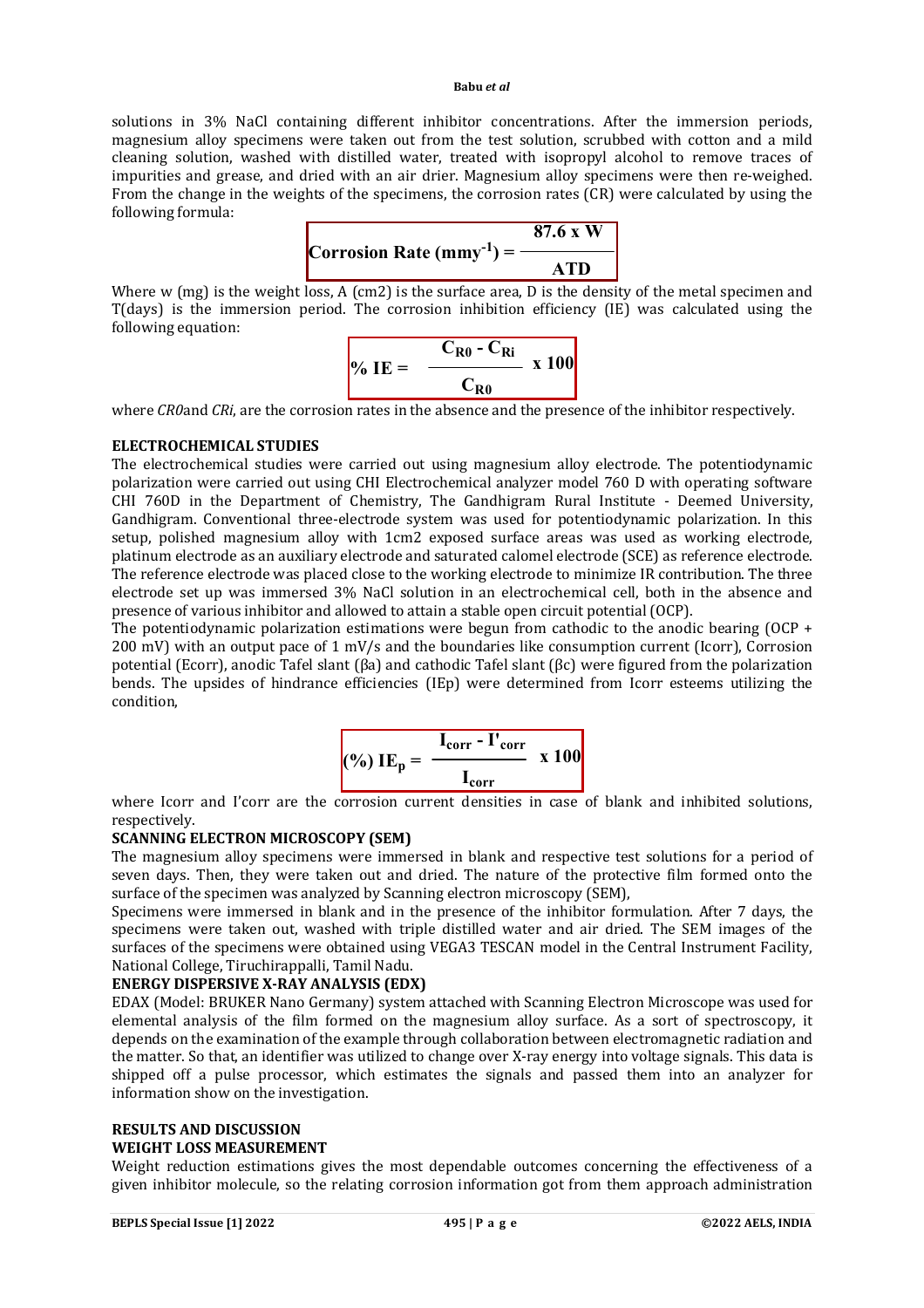conditions more precisely than the information acquired with some other test. Table1. Shows the weight loss (in mg cm-2) of magnesium alloy immersed in 3% NaCl solution in the absence and presence of different concentrations of pectin at room temperature. The gradual increase in the weight loss with absence and presence of pectin molecule indicates that insoluble surface film do not form on the magnesium alloy surface during corrosion in 3% NaCl solution. This means that pectin is first adsorbed on the magnesium alloy surface impeding corrosion either by merely blocking the reaction sites (anodic and cathodic processes), that the weight loss decreased (corrosion rate is suppressed), and therefore the corrosion inhibition strengthened with increase in inhibitor concentration

### **POLARIZATION ANALYSIS**

Tafel plots of magnesium combination inundated in 3% NaCl arrangement in the absence and presence of inhibitor are given in Figure 1. Boundaries of Tafel plots are summed up in Table2.

The result of Table 4.12 show that corrosion potential, (Ecorr) in blank (3% NaCl) is -96.1mV/SCE and the related corrosion current density (Icorr) is 29.826 A/cm2. When 150ppm pectin is added to the blank solution, the corrosion potential is 134.5 mV/SCE shifted to anodic region and its corrosion current density is decreased to 2.892µA/cm2. It is recognizable from Figure 4.9, that Tafel bends are moved extraordinarily to bring down Corrosion current thickness within the presence of inhibitor (150ppm pectin). The consumption current thickness (Icorr) esteem decline from the clear worth (29.826 to 2.892µA), this decrease in Icorr to control the Corrosion the concentrated on inhibitor went about as great enemy of destructive properties. The βa (190.1mV/decade) and βc (123.6mV/decade) slopes esteems predominately moved in anodic locale for the expansion of inhibitor from the clear, which implies the pectin goes about as a blended sort inhibitor. All in all, both anodic and cathodic responses of magnesium composite terminal are definitely ensured by the inhibitor17. Corrosion potential is moved to less anodic areas and the change in anodic Tafel slope (190.1 mV/decade) is more noteworthy than the change in cathodic Tafel slope (123.6 mV/decade). This perception recommends that the inhibitor is a blended kind inhibitor [18-19].

### **SCANNING ELECTRON MICROSCOPE**

Scanning electron microscopy (SEM) was analyzed to study the nature of the surface film on the magnesium alloy immersed in different solutions. Figures 2 (a), 2 (b) and Figure 2 (c)show SEM images of polished magnesium alloy, magnesium surface in the absence and the presence of the inhibitor respectively. It could be seen from Figure 2b (50nm), that the surface is strongly damaged, highly porous corrosion product, fault the metallic properties and there is formation of different forms of corrosion products on the surface in the absence of the inhibitor. It further shows that the corrosion products appear very uneven and the surface layer is too rough. Figure 2a (50nm) reveal the good surface properties and absence of corrosion product. Figure 2c (50nm), reveal that SEM images of polished magnesium alloy immersed in the inhibitor solutions are in good conditions having smooth surfaces.

Important to stress that when the inhibitor is present in the solution, the morphology of the magnesium surface is quite different from the previous one. In the formed protective film, this has uniformly distributed onto magnesium surface. This might be deciphered as because of the adsorption of the inhibitor on the metal surface fusing into the inactive film to obstruct the dynamic site present on the magnesium surface. Along these lines, the defensive film covers the whole metal surface.This perception additionally represents the high hindrance productivity esteems acquired during the weight reduction studies and electrochemical investigations of the inhibitor framework. This demonstrated that the inhibitor particles impeded the disintegration of magnesium by shaping a protective film on the magnesium surface and subsequently decreased the corrosion rate. Thus, SEM investigation shows the idea of the protective film [20].

### **ENERGY DISPERSIVE X-RAY ANALYSIS**

Creations of thin film estimated to the magnesium combination surface were examined utilizing EDX. In Fig. 3a shows fortitude of surface properties and presence of the multitude of tops in the magnesium amalgam composition. The cleaned magnesium amalgam example submerged in 3% NaCl arrangement was fizzled in light of the fact that it is seriously debilitated the surface because of the Corrosion as displayed in Fig. 3b.

On adding 150ppm pectin in 3% NaCl arrangement, the abatement of magnesium peak and presence of carbon, sodium and oxygen peak was observed because of the development of a protective film on a superficial level21 as shows in Fig. 3c. The activity of inhibitor is identified with adsorption and arrangement of a boundary film on the anode surface.

### **CONCLUSION**

High blocked impact of pectin in 3% NaCl solution on the magnesium composite dynamic locales which shields from corrosion. Potentiodynamics polarization study showed the concentrated on inhibitor